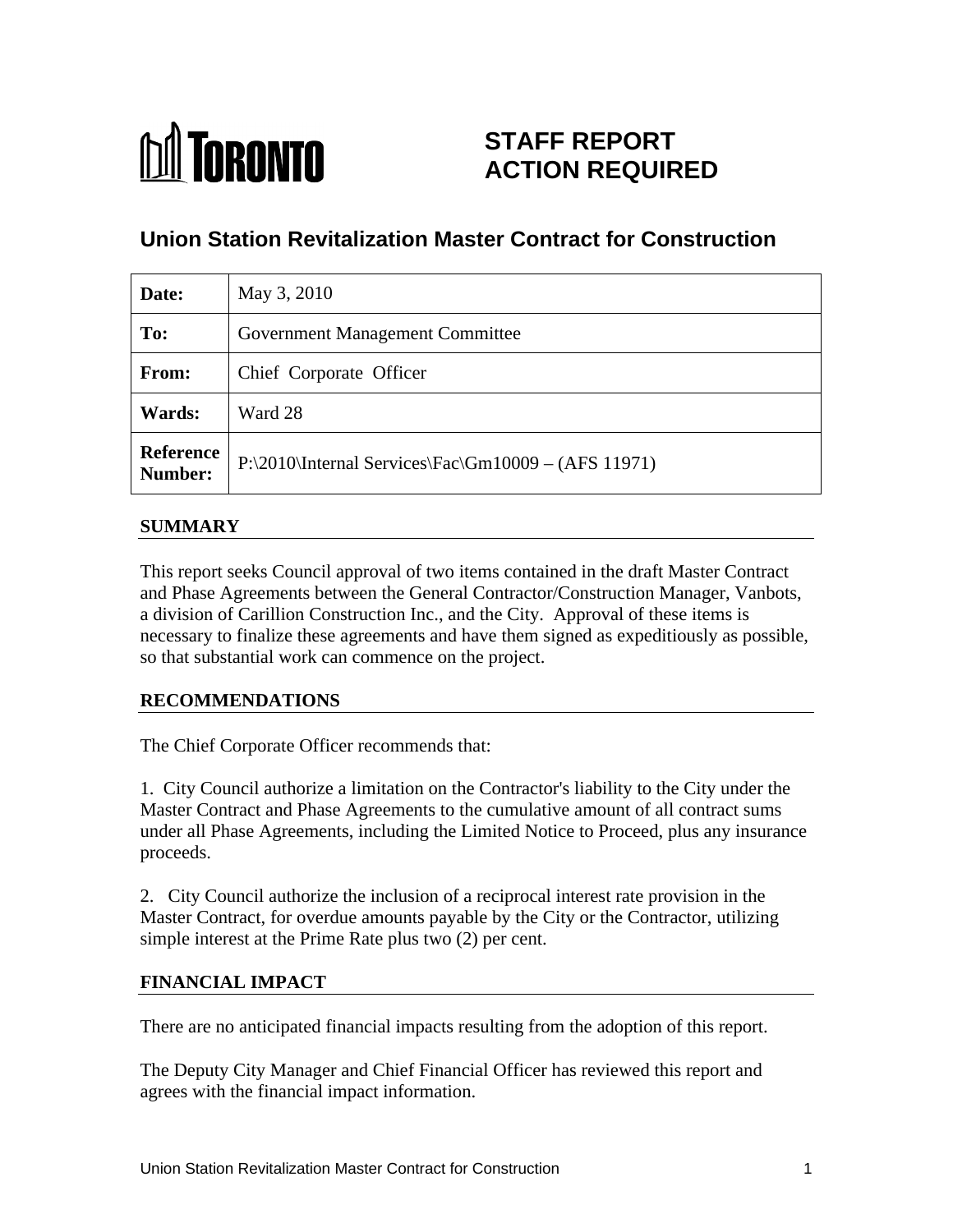#### **DECISION HISTORY**

Union Station Revitalization Award of Contracts: - By the adoption of Government Management Committee Report No. 26, Item GM26.32 at its meeting of November 30, December 1, 2, 4 and 7, 2009, Council authorized the award of the contract for General Contractor/Construction Manager to Vanbots, a division of Carillion Construction Inc**.**

Policy on Limiting Vendor Liability for Procurements of Specialty Goods and Services for Toronto Water, Solid Waste Management Services and Technical Services (All Wards): - By the adoption of Government Management Committee Report No. 7, Item GM7.11 at its meeting of September 26 and 27, 2007, Council authorized a limitation on vendor liability for certain specialized procurements for a number of City divisions.

#### **ISSUE BACKGROUND**

Council, by the adoption of GM26.32, authorized entering into an agreement ("Master Contract" and "Phase Agreements") with Vanbots, a division of Carillion Construction Inc., for the revitalization of Union Station. As part of the procurement process, the City attached to the Request for Proposals a draft agreement, prepared by outside construction legal counsel in consultation with City staff, which set out the agreement which the selected contractor is required to sign. The draft agreement contained certain items which are standard for construction industry projects of this size and nature, but which differ from the City's normal contract terms and conditions.

These provisions were noted in the draft agreement as requiring Council approval. In order to finalize the Master Contract and the subsequent Phase Agreements, it is necessary to obtain Council approval of these terms.

#### **COMMENTS**

#### **Limitation on Liability**

There is a provision in the draft Master Contract which limits the Contractor's liability to the City to the cumulative amount of all contract sums of all Phase Agreements plus any insurance proceeds. Based on the current expected value of \$450 million for the construction contract and the General Liability insurance coverage of \$200 million in place for the project, the Contractor's potential liability is quite significant under this proposed agreement. As noted in the policy approved by Council in 2007 with respect to Specialty Goods and Services for Toronto Water, Solid Waste Management and Technical Services, in certain highly specialized or complex projects, it is not possible to get unlimited liability from vendors and as such Council has delegated to the appropriate Division Head the authority to make such limitations on liabilities and indemnities for these contracts. Staff have been advised by our outside construction legal counsel, Osler, Hoskin & Harcourt, LLP, that limitations on liability for this type of contract and project are standard in the industry and it is unlikely that any contractor capable of completing